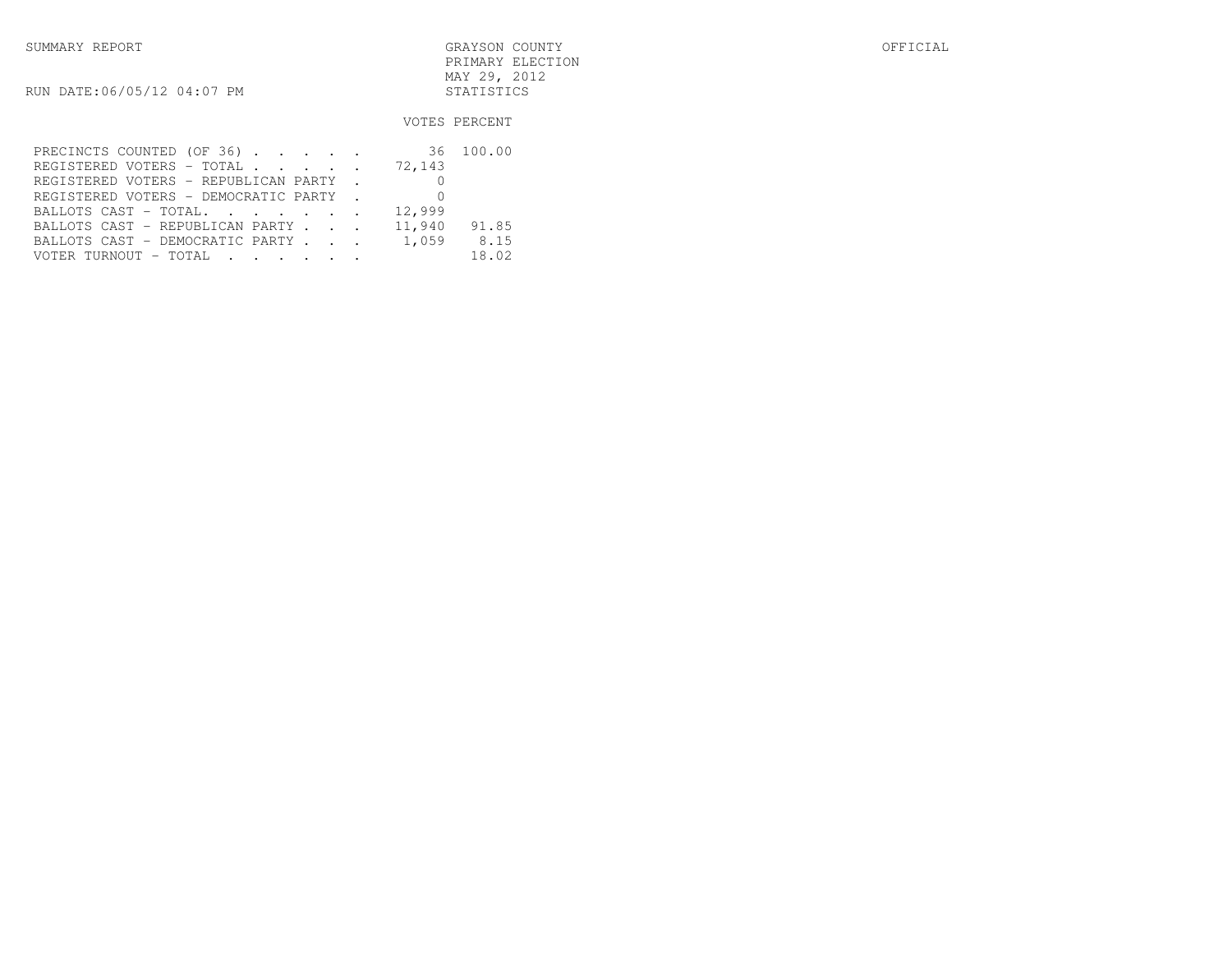# SUMMARY REPORT GRAYSON COUNTY OFFICIAL PRIMARY ELECTIONMAY 29, 2012<br>"פני המידים במוסדים במוסד המידים במוסד המידים במוסד המידים במוסד המידים במוסד המידים במוסד המידים במוסד המידים

# RUN DATE:06/05/12 04:07 PM

# VOTES PERCENT VOTES PERCENT

| President GRAYSON COUNTYWIDE          |       | Justice, Supreme Court, Place 2 GRAYSON COUNTYWIDE |       |       |
|---------------------------------------|-------|----------------------------------------------------|-------|-------|
| VOTE FOR 1                            |       | VOTE FOR 1                                         |       |       |
| Jon Huntsman<br>56.                   | .48   | Steve Smith.                                       | 5,210 | 59.61 |
| Rick Santorum<br>999                  | 8.61  | Don Willett.                                       | 3,530 | 40.39 |
| Mitt Romney.<br>8,185                 | 70.52 | Total                                              | 8,740 |       |
| Charles "Buddy" Roemer<br>46          | .40   |                                                    |       |       |
| Michele Bachmann<br>81                | .70   |                                                    |       |       |
| 1,055<br>Ron Paul.                    | 9.09  | Justice, Supreme Court, Place 4 GRAYSON COUNTYWIDE |       |       |
| 559<br>Newt Gingrich                  | 4.82  | VOTE FOR 1                                         |       |       |
| 22<br>John Davis.                     | .19   | Joe Pool, Jr.                                      | 3,761 | 43.24 |
| Uncommitted (No Comprometido).<br>604 | 5.20  | John Devine.                                       | 2,190 | 25.18 |
| Total 11,607                          |       | David Medina                                       | 2,747 | 31.58 |

### US Senator GRAYSON COUNTYWIDE

| VOTE FOR T                        | Justice, Supreme Court, Place 6 GRAYSON COUNTYWIDE |
|-----------------------------------|----------------------------------------------------|
| Joe Agris 77 .71                  | VOTE FOR 1                                         |
| Craig James. 1,218 11.16          | Nathan Hecht 7,644 100.00                          |
| 3,037 27.83<br>Ted Cruz.          | Total 7,644                                        |
| 13.37<br>1,459<br>Tom Leppert.    |                                                    |
| David Dewhurst.<br>4,577<br>41.95 |                                                    |
| 173<br>1.59<br>Glenn Addison      | Presiding Judge CTof AP GRAYSON COUNTYWIDE         |
| Curt Cleaver<br>57.52             | VOTE FOR 1                                         |
| Ben Gambini.<br>107<br>.98        | Sharon Keller. 7,698 100.00                        |
| 206<br>1.89<br>Lela Pittenger.    | 7,698<br>Total                                     |
| Total 10,911                      |                                                    |

### US Representative, DIST 4 GRAYSON COUNTYWIDE FOR 1999 TO THE REPORT FOR 1999 TO THE REPORT FOR 1999 TO THE REPORT FOR 1999 TO THE REPORT OF THE REPORT OF THE REPORT OF THE REPORT OF THE REPORT OF THE REPORT OF THE REPORT O

| VOTE FOR 1                | Barbara Parker Hervey 7,609 100.00            |
|---------------------------|-----------------------------------------------|
| Steve Clark. 3,131 27.69  | Total 7,609                                   |
| Lou Gigliotti 2,072 18.33 |                                               |
| Ralph M. Hall 6,103 53.98 |                                               |
| Total 11,306              | Judge CT of Criminal AP P8 GRAYSON COUNTYWIDE |

# Railroad Commissioner GRAYSON COUNTYWIDE<br>VOTE FOR . 1

| Warren Chisum 2,690 30.27                                                |       |
|--------------------------------------------------------------------------|-------|
|                                                                          |       |
| Member, State BoE Dist 9 GRAYSON COUNTYWIDE<br>Roland Sledge 1,192 13.41 |       |
| Beryl Burgess 717 8.07<br>VOTE FOR 1                                     |       |
| Randy Stevenson 4,620 54.17<br>Becky Berger 1,470 16.54                  |       |
| Thomas Ratliff. 3,909<br>Christi Craddick 1,752 19.71                    | 45.83 |
| Total 8,529<br>Joe Cotten 1,066 12.00                                    |       |
| Total 8,887                                                              |       |

| Railroad Commissioner, UNEXP GRAYSON COUNTYWIDE |  |  |  |  | VOTE FOR 1         |  |
|-------------------------------------------------|--|--|--|--|--------------------|--|
| VOTE FOR 1                                      |  |  |  |  | Jim Herblin. 3,277 |  |
| Barry Smitherman 3,196 36.79                    |  |  |  |  | Craig Estes. 7,310 |  |
| Greg Parker. 3,083 35.49                        |  |  |  |  | Total 10,587       |  |
| Al Lee 570 6.56                                 |  |  |  |  |                    |  |
| Elizabeth Murray-Kolb $1,837$ 21.15             |  |  |  |  |                    |  |

| President GRAYSON COUNTYWIDE<br>VOTE FOR 1             |       | Justice, Supreme Court, Place 2 GRAYSON COUNTYWIDE<br>VOTE FOR 1                                                                                                                                                                                                  |
|--------------------------------------------------------|-------|-------------------------------------------------------------------------------------------------------------------------------------------------------------------------------------------------------------------------------------------------------------------|
| 56<br>Jon Huntsman                                     | .48   | 59.61<br>Steve Smith.<br>5,210<br>the contract of the contract of the contract of                                                                                                                                                                                 |
| 999<br>Rick Santorum                                   | 8.61  | 40.39<br>3,530<br>Don Willett.                                                                                                                                                                                                                                    |
| Mitt Romney.<br>8,185                                  | 70.52 | 8,740<br>Total                                                                                                                                                                                                                                                    |
| Charles "Buddy" Roemer<br>46                           | .40   |                                                                                                                                                                                                                                                                   |
| Michele Bachmann<br>81                                 | .70   |                                                                                                                                                                                                                                                                   |
| Ron Paul.<br>1,055                                     | 9.09  | Justice, Supreme Court, Place 4 GRAYSON COUNTYWIDE                                                                                                                                                                                                                |
| Newt Gingrich<br>559                                   | 4.82  | VOTE FOR 1                                                                                                                                                                                                                                                        |
| 22<br>John Davis                                       | .19   | 43.24<br>Joe Pool, Jr.<br>3,761                                                                                                                                                                                                                                   |
| Uncommitted (No Comprometido).<br>604                  | 5.20  | 25.18<br>John Devine.<br>2,190                                                                                                                                                                                                                                    |
| Total<br>11,607                                        |       | 31.58<br>David Medina<br>2,747                                                                                                                                                                                                                                    |
|                                                        |       | Total<br>8,698                                                                                                                                                                                                                                                    |
|                                                        |       |                                                                                                                                                                                                                                                                   |
| US Senator GRAYSON COUNTYWIDE<br>VOTE FOR 1            |       | Justice, Supreme Court, Place 6 GRAYSON COUNTYWIDE                                                                                                                                                                                                                |
| Joe Agris<br>77                                        | .71   | VOTE FOR 1                                                                                                                                                                                                                                                        |
| Craig James.<br>1,218                                  | 11.16 | Nathan Hecht<br>$\mathbf{r}$ . The contract of the contract of the contract of the contract of the contract of the contract of the contract of the contract of the contract of the contract of the contract of the contract of the contract of th<br>7,644 100.00 |
| Ted Cruz.<br>3,037                                     | 27.83 | 7,644<br>Total                                                                                                                                                                                                                                                    |
| Tom Leppert.<br>1,459                                  | 13.37 |                                                                                                                                                                                                                                                                   |
| David Dewhurst.<br>4,577                               | 41.95 |                                                                                                                                                                                                                                                                   |
| Glenn Addison<br>173                                   | 1.59  | Presiding Judge CTof AP GRAYSON COUNTYWIDE                                                                                                                                                                                                                        |
| Curt Cleaver<br>57                                     | .52   | VOTE FOR 1                                                                                                                                                                                                                                                        |
| Ben Gambini.<br>107                                    | .98   | 7,698 100.00<br>Sharon Keller.                                                                                                                                                                                                                                    |
|                                                        | 1.89  |                                                                                                                                                                                                                                                                   |
| Lela Pittenger.<br>206<br>10,911<br>Total              |       | Total<br>7,698                                                                                                                                                                                                                                                    |
|                                                        |       |                                                                                                                                                                                                                                                                   |
| US Representative, DIST 4 GRAYSON COUNTYWIDE           |       | Judge CT of Criminal AP P7 GRAYSON COUNTYWIDE<br>VOTE FOR 1                                                                                                                                                                                                       |
| VOTE FOR 1                                             |       | 100.00<br>Barbara Parker Hervey<br>7,609                                                                                                                                                                                                                          |
| Steve Clark.<br>3,131                                  | 27.69 | Total<br>7,609                                                                                                                                                                                                                                                    |
| Lou Gigliotti<br>2,072                                 | 18.33 |                                                                                                                                                                                                                                                                   |
| Ralph M. Hall<br>6,103                                 | 53.98 |                                                                                                                                                                                                                                                                   |
| Total<br>11,306                                        |       | Judge CT of Criminal AP P8 GRAYSON COUNTYWIDE<br>VOTE FOR 1                                                                                                                                                                                                       |
|                                                        |       | 7,407 100.00<br>Elsa Alcala.                                                                                                                                                                                                                                      |
| Railroad Commissioner GRAYSON COUNTYWIDE<br>VOTE FOR 1 |       | 7,407<br>Total                                                                                                                                                                                                                                                    |
| Warren Chisum<br>2,690                                 | 30.27 |                                                                                                                                                                                                                                                                   |
| Roland Sledge<br>1,192                                 | 13.41 | Member, State BoE Dist 9 GRAYSON COUNTYWIDE                                                                                                                                                                                                                       |
| Beryl Burgess<br>717                                   | 8.07  | VOTE FOR 1                                                                                                                                                                                                                                                        |
| Becky Berger<br>1,470                                  | 16.54 | 54.17<br>Randy Stevenson<br>4,620                                                                                                                                                                                                                                 |
| Christi Craddick<br>1,752                              | 19.71 | 45.83<br>Thomas Ratliff.<br>3,909                                                                                                                                                                                                                                 |
| Joe Cotten<br>1,066                                    | 12.00 | 8,529<br>Total                                                                                                                                                                                                                                                    |
| 8,887<br>Total                                         |       |                                                                                                                                                                                                                                                                   |
| Railroad Commissioner, UNEXP GRAYSON COUNTYWIDE        |       | State Senator, District 30 GRAYSON COUNTYWIDE<br>VOTE FOR 1                                                                                                                                                                                                       |

| RA11road Commissioner, UNEXP GRAYSON COUNIYWIDE | VUIE FURTI               |
|-------------------------------------------------|--------------------------|
| VOTE FOR 1                                      | Jim Herblin. 3,277 30.95 |
| Barry Smitherman 3,196 36.79                    | Craig Estes. 7,310 69.05 |
| Greg Parker. 3,083 35.49                        | Total 10,587             |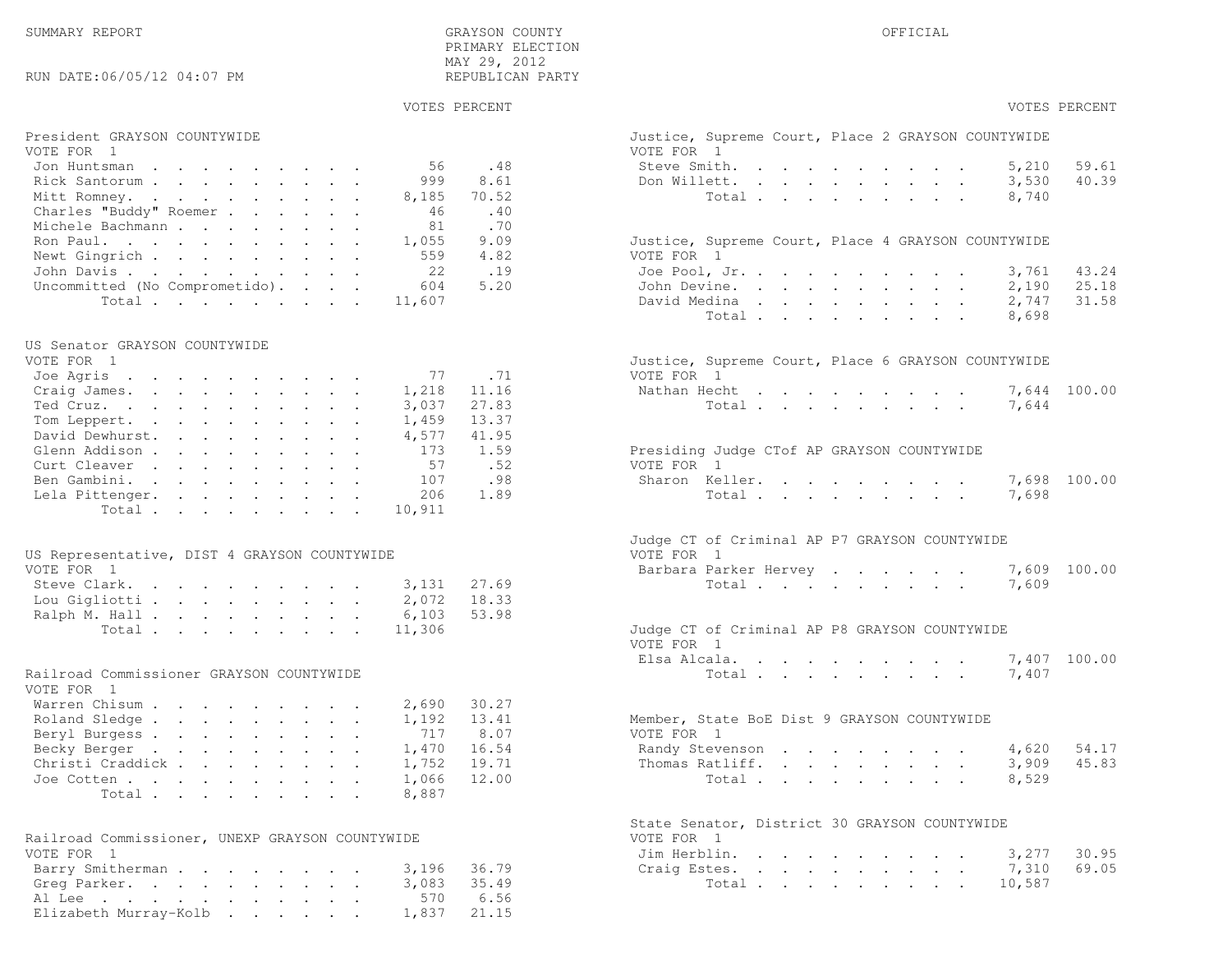|            |  |  |  |  | State Representative, District 62 GRAYSON COUNTYWIDE |  |
|------------|--|--|--|--|------------------------------------------------------|--|
| VOTE FOR 1 |  |  |  |  |                                                      |  |
|            |  |  |  |  | Larry Phillips. 9,332 100.00                         |  |
|            |  |  |  |  | Total 9,332                                          |  |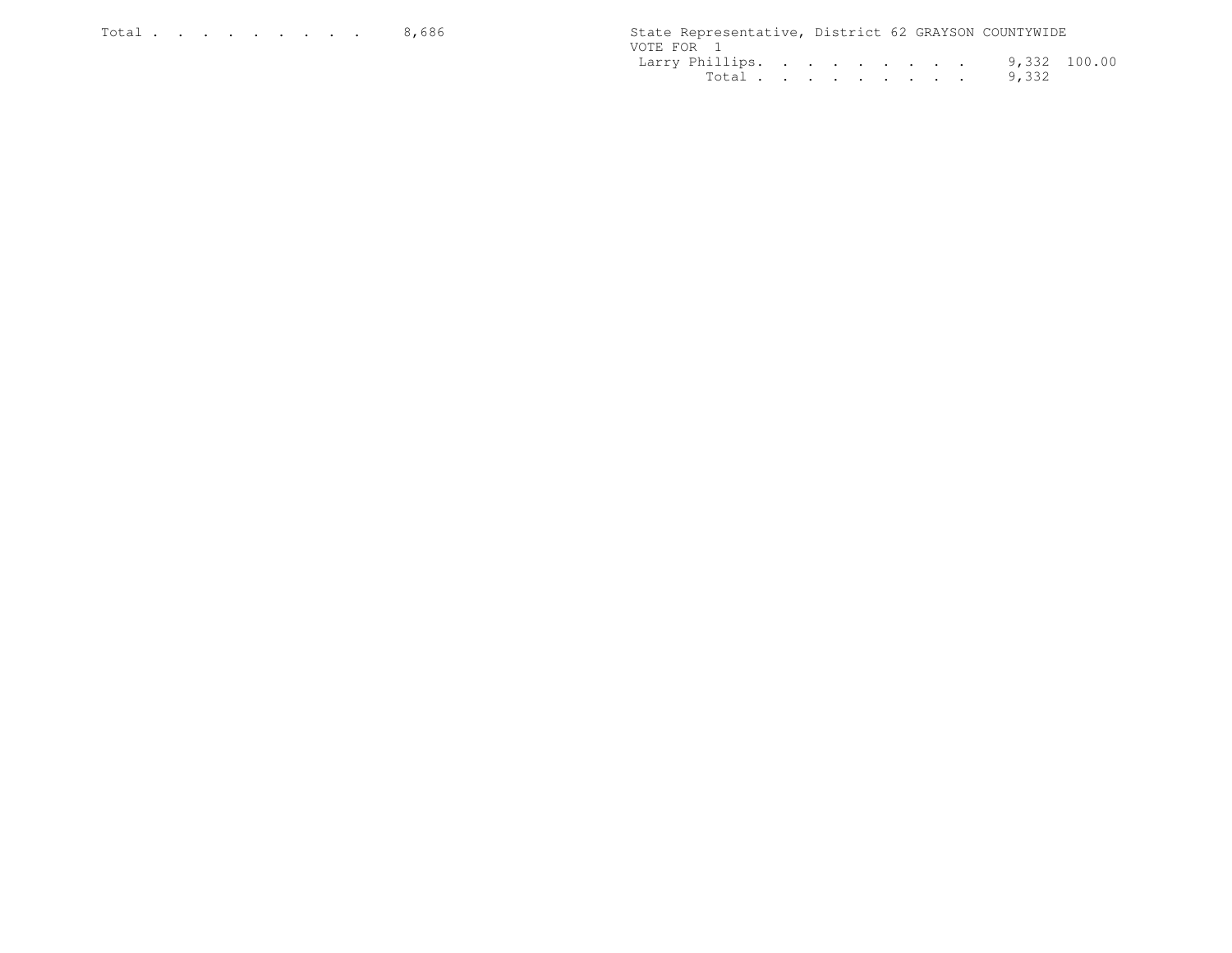RUN DATE:06/05/12 04:07 PM

# SUMMARY REPORT GRAYSON COUNTY OFFICIAL PRIMARY ELECTIONMAY 29, 2012<br>"פני המידים במוסדים במוסד המידים במוסד המידים במוסד המידים במוסד המידים במוסד המידים במוסד המידים במוסד המידים

| Chief Justice 5th Ct of Appeals GRAYSON COUNTYWIDE                | District Judge, 59th Judicial District                                 |
|-------------------------------------------------------------------|------------------------------------------------------------------------|
| VOTE FOR 1                                                        | GRAYSON COUNTYWIDE                                                     |
| Carolyn Wright. 7,757 100.00                                      | VOTE FOR 1                                                             |
| Total<br>7,757                                                    | 8,494 100.00<br>Rayburn M. "Rim" Nall                                  |
|                                                                   | Total $\cdots$<br>8,494                                                |
| Justice 5th Court of Appeals P2 GRAYSON COUNTYWIDE                |                                                                        |
| VOTE FOR 1                                                        | Criminal District Attorney GRAYSON COUNTYWIDE                          |
| Bill Whitehill.<br>32.04<br>2,684                                 | VOTE FOR 1                                                             |
| 10.39<br>Jeff Coen.<br>870                                        | 8,783 100.00<br>Joe Brown                                              |
| David Evans.<br>30.11<br>2,522                                    | Total<br>8,783                                                         |
| Kevin Keith.<br>13.48<br>1,129                                    |                                                                        |
| Jennifer Balido<br>13.98<br>1,171                                 |                                                                        |
| Total<br>8,376                                                    | Sheriff GRAYSON COUNTYWIDE<br>VOTE FOR 1                               |
|                                                                   | 11.49<br>Brent Adams.<br>1,323                                         |
| Justice 5th Court of Appeals P5 GRAYSON COUNTYWIDE                | 22.81<br>David S. Hawley<br>2,625                                      |
|                                                                   | 36.08                                                                  |
| VOTE FOR 1                                                        | Keith Gary.<br>4,153<br>29.62                                          |
| Jim Moseley.<br>7,739 100.00                                      | Johnny Waldrip.<br>3,409                                               |
| Total<br>7,739                                                    | Total<br>11,510                                                        |
|                                                                   |                                                                        |
| Justice 5th Court of Appeals P9 GRAYSON COUNTYWIDE                | County Tax Assessor-Collector GRAYSON COUNTYWIDE                       |
| VOTE FOR 1                                                        | VOTE FOR 1                                                             |
| Martin E. Richter.<br>42.45<br>3,330                              | 50.21<br>Bruce Stidham<br>5,333                                        |
| 57.55<br>David Lewis.<br>4,514                                    | 49.79<br>Janis Hall<br>5,289                                           |
| Total<br>7,844                                                    | Total<br>10,622                                                        |
|                                                                   |                                                                        |
| Justice 5th Court of Appeals P10 GRAYSON COUNTYWIDE<br>VOTE FOR 1 | County Comm Prec1 COMM 1<br>VOTE FOR 1                                 |
|                                                                   | Jeff Whitmire<br>51.94                                                 |
| 7,507 100.00<br>Molly Francis                                     | 1,095                                                                  |
| Total $\cdot$<br>7,507                                            | Ralph Renshaw III.<br>13.38<br>282                                     |
|                                                                   | 34.68<br>Billy Hamilton.<br>731                                        |
|                                                                   | Total<br>2,108                                                         |
| Justice 5th Court of Appeals P11 GRAYSON COUNTYWIDE<br>VOTE FOR 1 |                                                                        |
| Douglas S. Lang<br>7,520 100.00                                   | County Comm Prec 3 COMM 3                                              |
| Total<br>7,520                                                    | VOTE FOR 1                                                             |
|                                                                   | Phyllis James<br>32.06<br>963                                          |
|                                                                   | 41.64<br>Jackie Crisp<br>1,251                                         |
| Justice 5th Court of Appeals P12 GRAYSON COUNTYWIDE               | 26.30<br>Jim Cross $\ldots$ $\ldots$ $\ldots$ $\ldots$ $\ldots$<br>790 |
| VOTE FOR 1                                                        | Total<br>3,004                                                         |
| Robert M. "Bob" Fillmore<br>7,410 100.00                          |                                                                        |
| 7,410                                                             |                                                                        |
| Total                                                             | Justice of the Peace Prec 1 JUSTICE OF THE PEACE PCT 1                 |
|                                                                   |                                                                        |
|                                                                   | VOTE FOR 1                                                             |
| Justice 5th Court of Appeals P13 GRAYSON COUNTYWIDE               | Rick Mason<br>12.55<br>475                                             |
| VOTE FOR 1                                                        | 14.90<br>Billy G. Teague Sr.<br>564                                    |
| Flizzboth Lang Miore (1947-100-00)                                | $2.716$ $72.55$<br>$I \text{array}$ $\lambda + \text{horf}$ on         |

| Elizabeth Lang Miers. 7,347 100.00 |  |  |  |  | Larry Atherton. |  |  |  |  | 2,746 |
|------------------------------------|--|--|--|--|-----------------|--|--|--|--|-------|
| Total 7,347                        |  |  |  |  | Total 3,785     |  |  |  |  |       |

# VOTES PERCENT VOTES PERCENT

|        | District Judge, 59th Judicial District |  |
|--------|----------------------------------------|--|
|        | GRAYSON COUNTYWIDE                     |  |
| 100.00 | VOTE FOR 1                             |  |
|        | Rayburn M. "Rim" Nall 8,494 100.       |  |
|        | Total 8,494                            |  |

| Criminal District Attorney GRAYSON COUNTYWIDE |  |  |  |  |  |        |       |             |
|-----------------------------------------------|--|--|--|--|--|--------|-------|-------------|
| VOTE FOR 1                                    |  |  |  |  |  |        |       |             |
| Joe Brown                                     |  |  |  |  |  |        |       | 8,783 100.0 |
|                                               |  |  |  |  |  | Total. | 8.783 |             |

### Sheriff GRAYSON COUNTYWIDE

| VOTE FOR 1 |  |  |  |  |                                                                                                                                  |
|------------|--|--|--|--|----------------------------------------------------------------------------------------------------------------------------------|
|            |  |  |  |  |                                                                                                                                  |
|            |  |  |  |  |                                                                                                                                  |
|            |  |  |  |  |                                                                                                                                  |
|            |  |  |  |  |                                                                                                                                  |
|            |  |  |  |  |                                                                                                                                  |
|            |  |  |  |  | Brent Adams. 1,323 11.49<br>David S. Hawley 2,625 22.81<br>Keith Gary 4,153 36.08<br>Johnny Waldrip. 3,409 29.62<br>Total 11,510 |

| /uie Fur i |               |  |  |  |  |              |  |
|------------|---------------|--|--|--|--|--------------|--|
|            | Bruce Stidham |  |  |  |  | 5,333 50.21  |  |
|            | Janis Hall    |  |  |  |  | 5,289 49.79  |  |
|            |               |  |  |  |  | Total 10,622 |  |

|        | County Comm Prec1 COMM 1     |  |
|--------|------------------------------|--|
|        | VOTE FOR 1                   |  |
| 100.00 | Jeff Whitmire 1,095 51.94    |  |
|        | Ralph Renshaw III. 282 13.38 |  |
|        | Billy Hamilton. 731 34.68    |  |
|        | Total 2,108                  |  |

| 100.00 | County Comm Prec 3 COMM 3  |  |
|--------|----------------------------|--|
|        | VOTE FOR 1                 |  |
|        | 963 32.06<br>Phyllis James |  |
|        | Jackie Crisp 1,251 41.64   |  |
|        | Jim Cross 790 26.30        |  |
|        | Total 3,004                |  |
|        |                            |  |

| Justice of the Peace Prec 1 JUSTICE OF THE PEACE PCT 1 |
|--------------------------------------------------------|
| VOTE FOR 1                                             |
| 475 12.55<br>Rick Mason                                |
| 564 14.90<br>Billy G. Teaque Sr.                       |
| 2,746 72.55<br>Larry Atherton.                         |
| Total 3,785                                            |
|                                                        |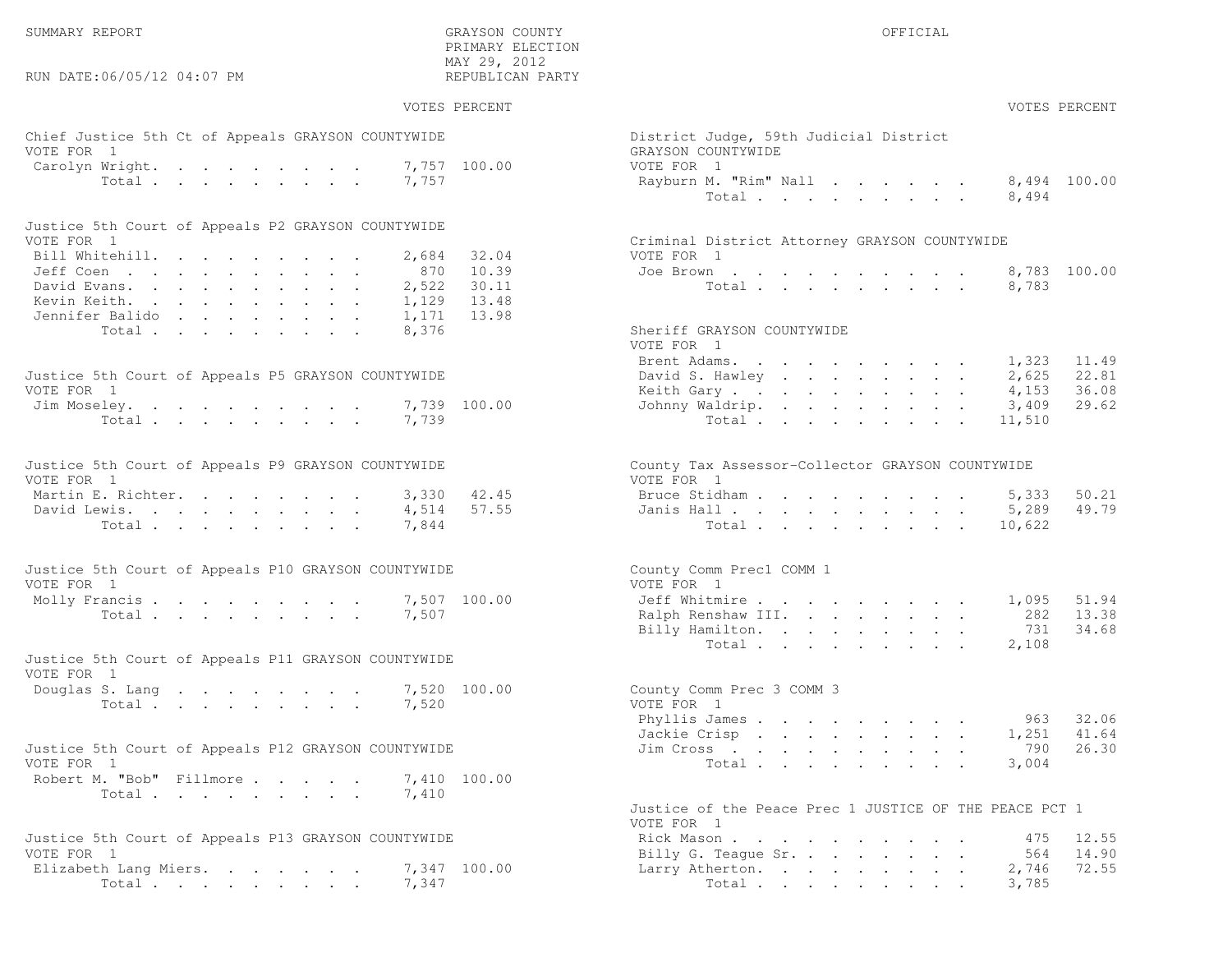| District Judge, 15th Judicial District | Constable Precinct 1 CONST 1   |
|----------------------------------------|--------------------------------|
| GRAYSON COUNTYWIDE                     | VOTE FOR 1                     |
| VOTE FOR 1                             | Chad Mulkey. 1,087 31.45       |
| Jim Fallon 8,389 100.00                | C.C. "Buddy" Wade. 2,369 68.55 |
| Total 8,389                            | Total 3,456                    |

31.45<br>68.55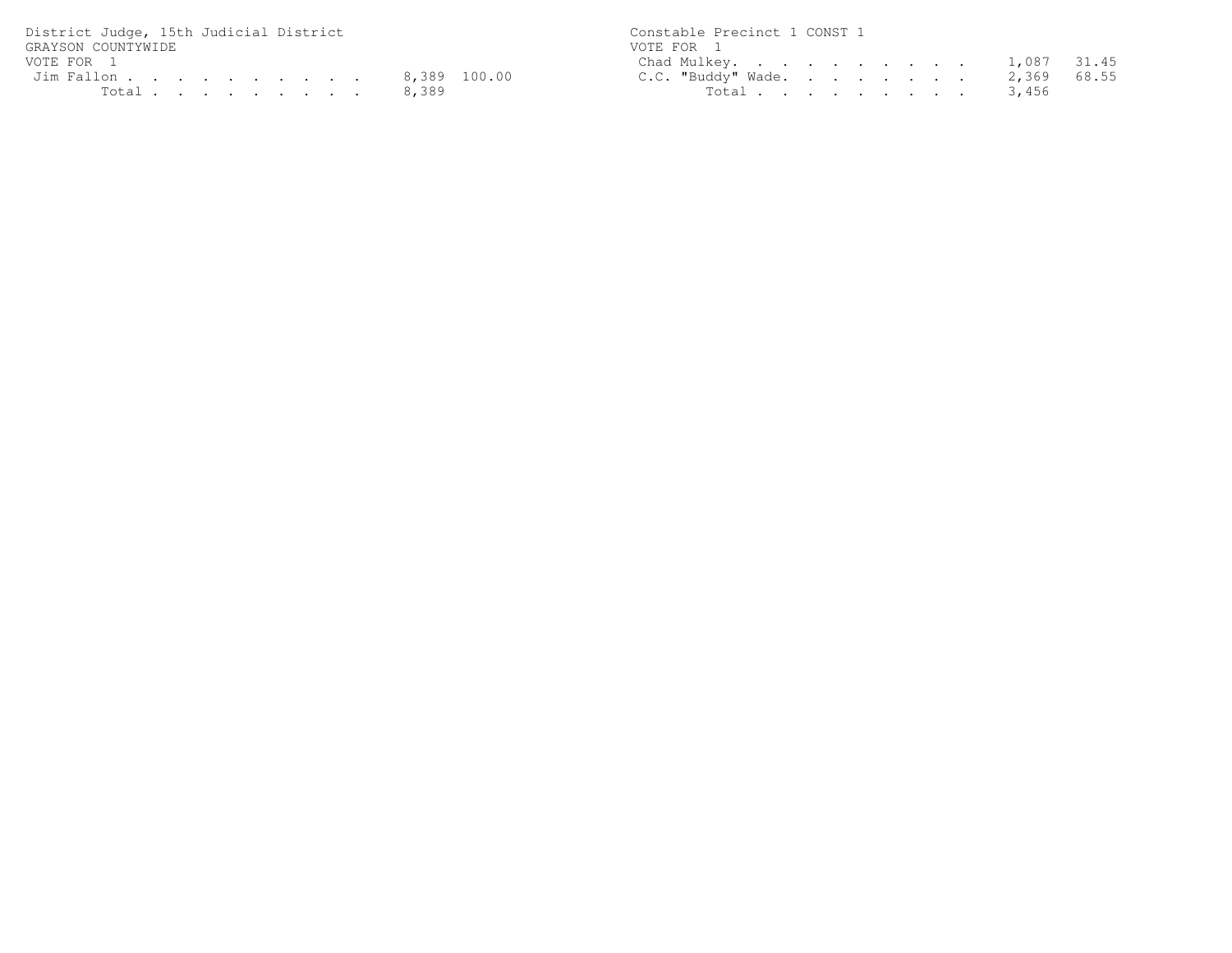SUMMARY REPORT GRAYSON COUNTY OFFICIAL

| RUN DATE:06/05/12 04:07 PM                 |                                                 | PRIMARY ELECTION<br>MAY 29, 2012<br>REPUBLICAN PARTY |  |  |  |                       |
|--------------------------------------------|-------------------------------------------------|------------------------------------------------------|--|--|--|-----------------------|
|                                            |                                                 |                                                      |  |  |  | VOTES PERCENT         |
| Constable Precinct 2 CONST 2<br>VOTE FOR 1 |                                                 |                                                      |  |  |  |                       |
| Mike Putman.<br>Total                      | the contract of the contract of the contract of |                                                      |  |  |  | 2,622 100.00<br>2,622 |
| Constable Precinct 3 CONST 3               |                                                 |                                                      |  |  |  |                       |
| VOTE FOR 1                                 |                                                 |                                                      |  |  |  |                       |
| Todd Booher.                               |                                                 |                                                      |  |  |  | 939 51.17             |
| Scott Taylor                               |                                                 |                                                      |  |  |  | 896 -<br>48.83        |
| Total                                      |                                                 |                                                      |  |  |  | 1,835                 |

| Constable Precinct 4 CONST 4 |  |  |  |  |             |              |
|------------------------------|--|--|--|--|-------------|--------------|
| VOTE FOR 1                   |  |  |  |  |             |              |
| William R. "Bob" Douglas Jr. |  |  |  |  |             | 1,147 100.00 |
|                              |  |  |  |  | Total 1,147 |              |

| County Chairman GRAYSON COUNTYWIDE |  |  |  |  |       |  |
|------------------------------------|--|--|--|--|-------|--|
| VOTE FOR 1                         |  |  |  |  |       |  |
| Larry Millson 4,395 50.09          |  |  |  |  |       |  |
| Gary Cox. 4,379 49.91              |  |  |  |  |       |  |
| Total.                             |  |  |  |  | 8,774 |  |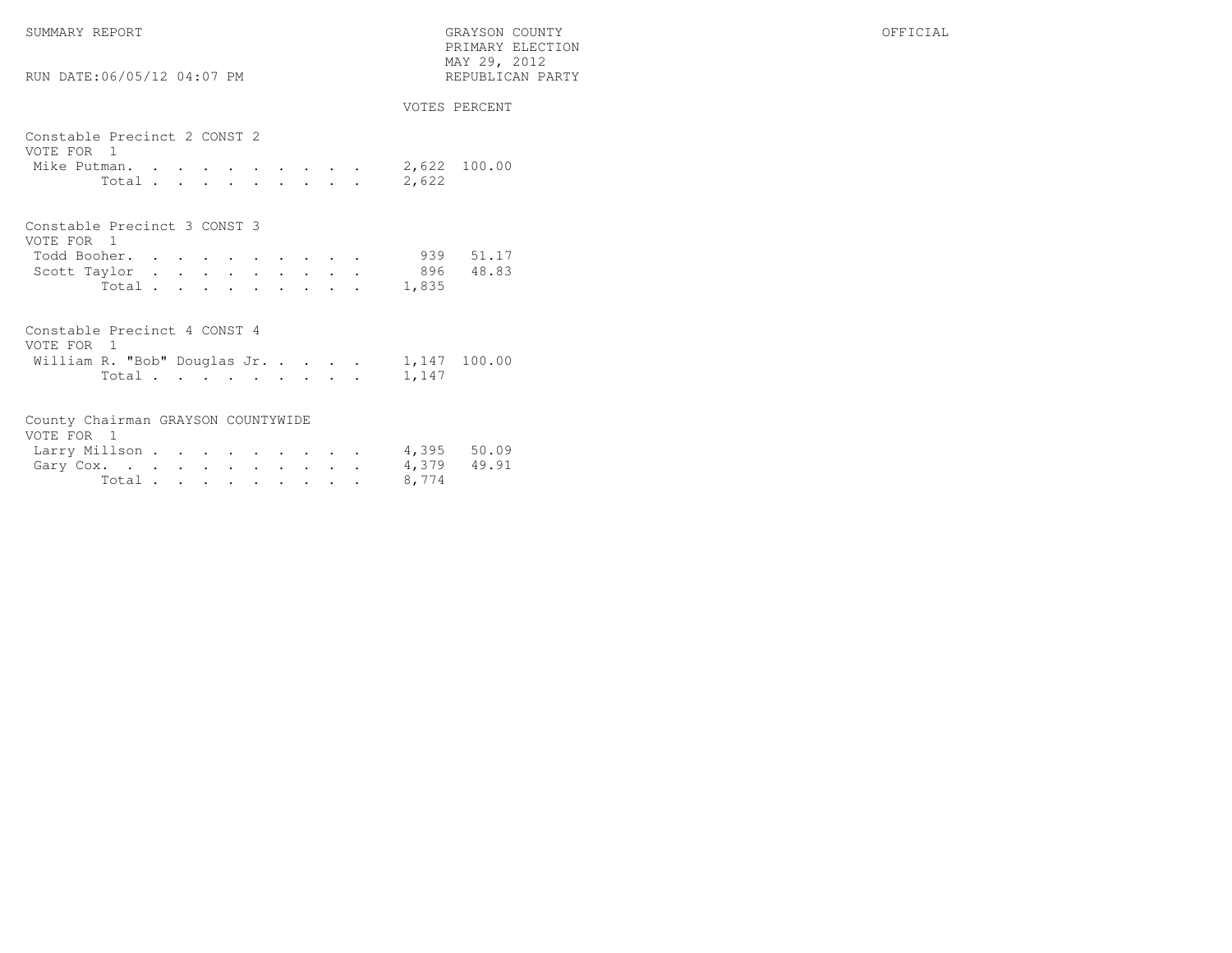RUN DATE:06/05/12 04:07 PM

# GRAYSON COUNTY SUMMARY REPORT OF STRUCK AND SERVICE AND SERVICE AND SERVICE AND SERVICE AND SERVICE AND SERVICE AND SERVICE AND SERVICE AND SERVICE AND SERVICE AND SERVICE AND SERVICE AND SERVICE AND SERVICE AND SERVICE AN PRIMARY ELECTION $\begin{array}{lll} \text{MAX} & 29, & 2012 \\ \text{NAY} & 29, & 2012 \end{array}$

| VOTES PERCENT | VOTES PERCENT |
|---------------|---------------|

| President GRAYSON COUNTYWIDE<br>VOTE FOR 1<br>Barack Obama<br>Bob Ely.<br>Darcy G. Richardson | 854 85.92<br>30 3.02<br>4.43<br>44     | Justice 5th Court of Appeals P9 GRAYSON COUNTYWIDE<br>VOTE FOR 1<br>788 100.00<br>David Hanschen.<br>788<br>Total |
|-----------------------------------------------------------------------------------------------|----------------------------------------|-------------------------------------------------------------------------------------------------------------------|
| John Wolfe.<br>Total.                                                                         | 6.64<br>66<br>994                      | Justice 5th Court of Appeals P11 GRAYSON COUNTYWIDE<br>VOTE FOR 1<br>Tonya J. Holt<br>794 100.00                  |
| US Senator GRAYSON COUNTYWIDE<br>VOTE FOR 1                                                   |                                        | 794<br>Total                                                                                                      |
| Paul Sadler.<br>Grady Yarbrough<br>Sean Hubbard                                               | 391 42.36<br>230 24.92<br>15.60<br>144 | Justice 5th Court of Appeals P12 GRAYSON COUNTYWIDE<br>VOTE FOR 1                                                 |
| Addie Dainell Allen<br>Total                                                                  | 17.12<br>158<br>923                    | 789 100.00<br>Lawrence J. Praeger<br>Total<br>789                                                                 |
| US Representative, DIST 4 GRAYSON COUNTYWIDE<br>VOTE FOR 1                                    |                                        | County Comm Prec 3 COMM 3<br>VOTE FOR 1                                                                           |
| VaLinda Hathcox<br>Total                                                                      | 844 100.00<br>844                      | 228 100.00<br>Carol Shea<br>Total<br>228                                                                          |
| Railroad Commissioner GRAYSON COUNTYWIDE<br>VOTE FOR 1                                        |                                        | County Chairman GRAYSON COUNTYWIDE<br>VOTE FOR 1                                                                  |
| Dale Henry<br>Total                                                                           | 873 100.00<br>873                      | Lander Bethel.<br>740 100.00<br>Total<br>740                                                                      |
| Justice, Supreme Court, Place 6 GRAYSON COUNTYWIDE<br>VOTE FOR 1                              |                                        |                                                                                                                   |
| Michele Petty<br>Total                                                                        | 829 100.00<br>829                      |                                                                                                                   |
| Presiding Judge CTof AP GRAYSON COUNTYWIDE<br>VOTE FOR 1                                      |                                        |                                                                                                                   |
| Keith Hampton<br>Total                                                                        | 819 100.00<br>819                      |                                                                                                                   |
| State Representative, District 62 GRAYSON COUNTYWIDE<br>VOTE FOR 1                            |                                        |                                                                                                                   |
| Eristeo Perez<br>Total.                                                                       | 775 100.00<br>775                      |                                                                                                                   |
| Justice 5th Court of Appeals P2 GRAYSON COUNTYWIDE<br>VOTE FOR 1                              |                                        |                                                                                                                   |
| Dan Wood.<br>Total                                                                            | 802 100.00<br>802                      |                                                                                                                   |

|                                  | Justice 5th Court of Appeals P9 GRAYSON COUNTYWIDE<br>VOTE FOR 1                                             |  |  |  |     |            |
|----------------------------------|--------------------------------------------------------------------------------------------------------------|--|--|--|-----|------------|
| 85.92<br>3.02<br>4.43<br>6.64    | David Hanschen. 788 100.00<br>Total $\qquad$                                                                 |  |  |  | 788 |            |
|                                  | Justice 5th Court of Appeals P11 GRAYSON COUNTYWIDE<br>VOTE FOR 1<br>Tonya J. Holt 794 100.00<br>Total 794   |  |  |  |     |            |
| 42.36<br>24.92<br>15.60<br>17.12 | Justice 5th Court of Appeals P12 GRAYSON COUNTYWIDE<br>VOTE FOR 1<br>Lawrence J. Praeger 789 100.00<br>Total |  |  |  | 789 |            |
| 100.00                           | County Comm Prec 3 COMM 3<br>VOTE FOR 1<br>Carol Shea<br>Total                                               |  |  |  | 228 | 228 100.00 |
| 100.00                           | County Chairman GRAYSON COUNTYWIDE<br>VOTE FOR 1<br>Lander Bethel.<br>Total                                  |  |  |  | 740 | 740 100.00 |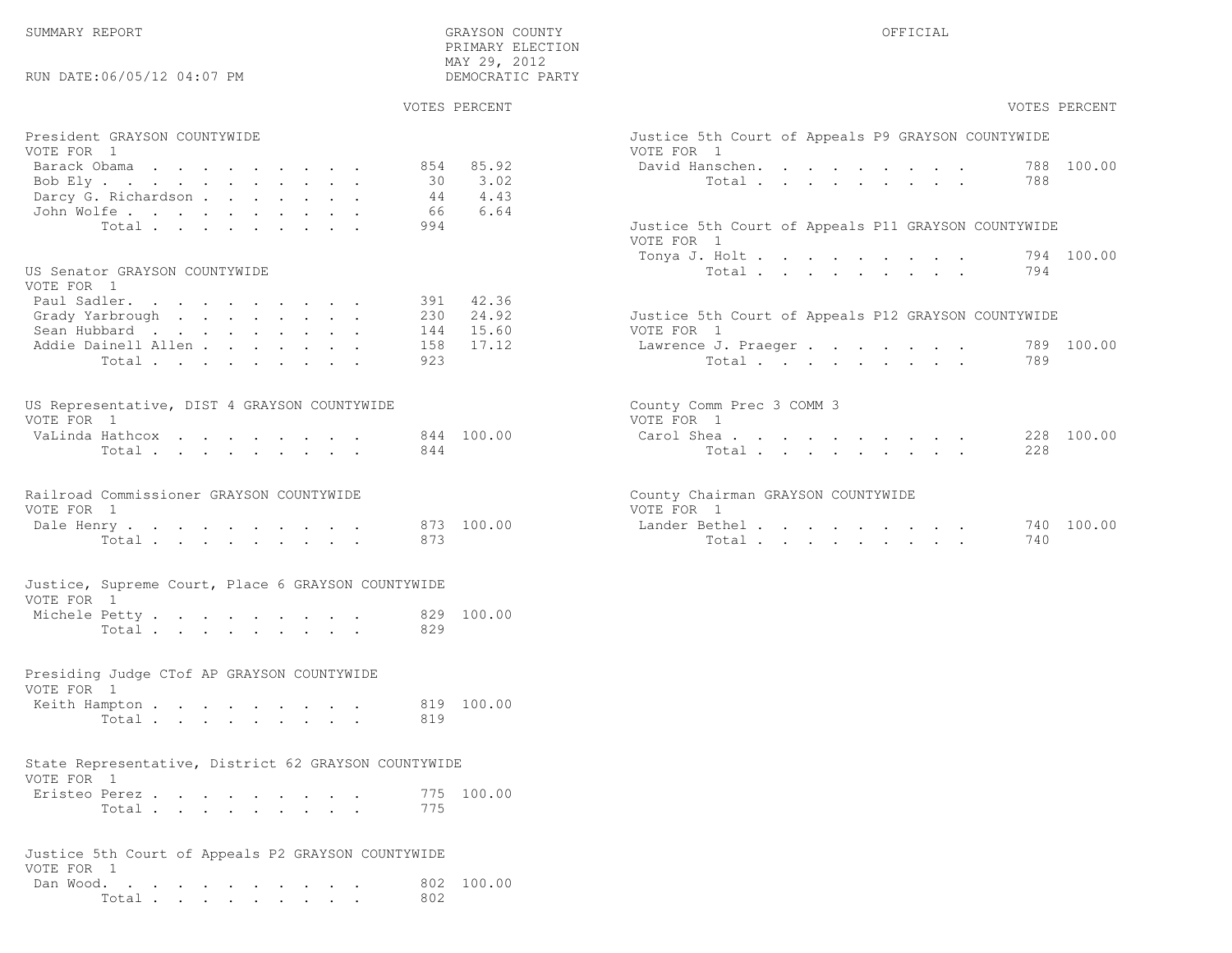Justice 5th Court of Appeals P5 GRAYSON COUNTYWIDEVOTE FOR 1Penny R. Phillips. . . . . . . . 797 100.00 Total . . . . . . . . 797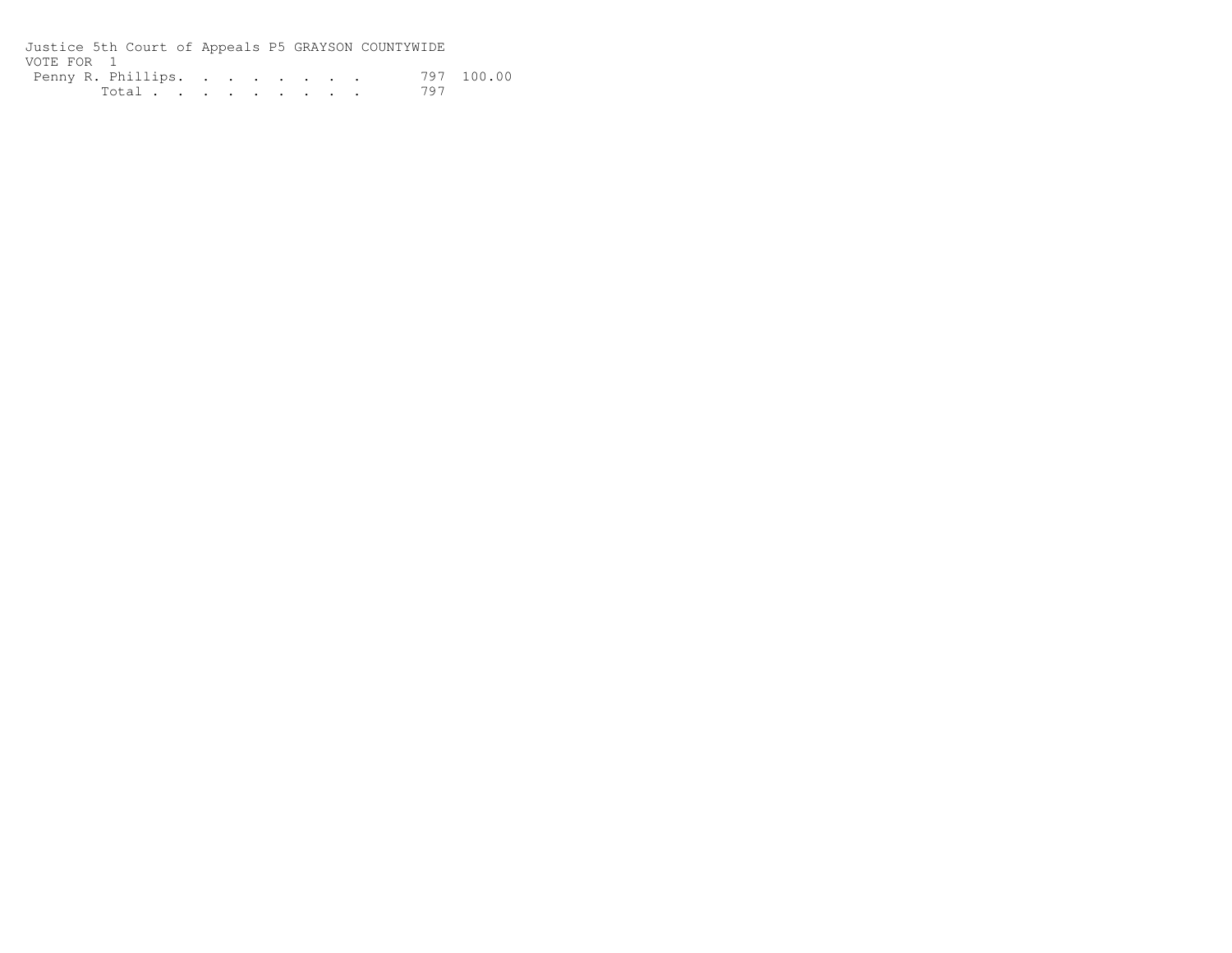SUMMARY REPORT GRAYSON COUNTY OFFICIAL PRIMARY ELECTION MAY 29, 2012REPUBLICAN PARTY

# RUN DATE:06/05/12 04:07 PM

### VOTES PERCENT

|  | VOTE FOR 1 |  |  |  | SCHOOL CHOICE GRAYSON COUNTYWIDE | YES (SI) 9,476 84.14<br>NO (NO). 1,786 15.86<br>Total 11,262 |
|--|------------|--|--|--|----------------------------------|--------------------------------------------------------------|

### REPEALING OBAMACARE GRAYSON COUNTYWIDE $VOPE = POE = 1$

| VOIE FOR I |  |  |  |  |  |                       |  |
|------------|--|--|--|--|--|-----------------------|--|
|            |  |  |  |  |  | YES (SI) 10,471 91.50 |  |
|            |  |  |  |  |  | NO (NO). 973 8.50     |  |
|            |  |  |  |  |  | Total 11,444          |  |

### PUBLIC PRAYER GRAYSON COUNTYWIDE

| VOTE FOR 1 |  |  |  |  |  |                       |  |
|------------|--|--|--|--|--|-----------------------|--|
|            |  |  |  |  |  | YES (SI) 10,519 90.81 |  |
|            |  |  |  |  |  | NO (NO). 1,065 9.19   |  |
|            |  |  |  |  |  | Total 11,584          |  |

### BALANCED BUDGET GRAYSON COUNTYWIDE

| VOTE FOR 1 |  |  |  |  |  |                       |  |
|------------|--|--|--|--|--|-----------------------|--|
|            |  |  |  |  |  | YES (SI) 10,717 94.66 |  |
|            |  |  |  |  |  | NO (NO). 604 5.34     |  |
|            |  |  |  |  |  | Total 11,321          |  |

### REDISTRICTING GRAYSON COUNTYWIDE

| VOTE FOR 1 |  |  |  |  |  |                      |  |
|------------|--|--|--|--|--|----------------------|--|
|            |  |  |  |  |  | YES (SI) 8,145 77.41 |  |
|            |  |  |  |  |  | NO (NO). 2,377 22.59 |  |
|            |  |  |  |  |  | Total 10,522         |  |